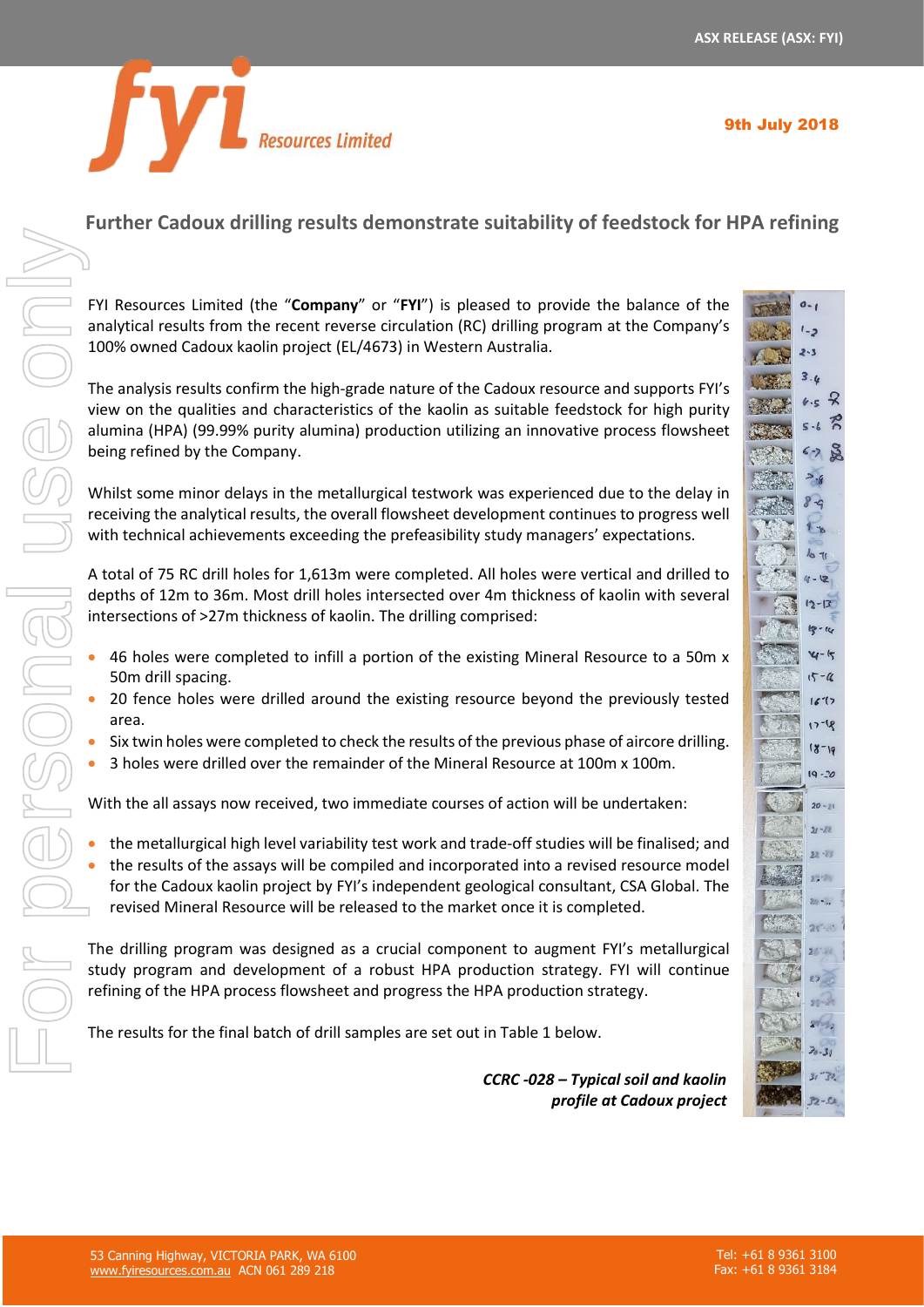

9th July 2018

**Mr Roland Hill, FYI's Managing Director, commenting on the additional results said** "The balance of the analysis for the RC drilling is consistent with the previous campaign results and continues to support our opinion on the very favourable characteristics of the Cadoux deposit as a source of feedstock for the innovative HPA flowsheet we are developing. Understanding the geology and mineralogy of the project is fundamental to the success of the HPA refining and we are very pleased with the quality of the results for our development strategy."



# **For more information please contact:**

**Roland Hill** Managing Director roland.hill@fyiresources.com.au Tel: 0414 666 178

**Simon Hinsley** Investor & Media Relations Tel: 0401 809 653 simon@nwrcommunications.com.au

#### **About FYI Resources Limited**

FYI's is positioning itself to be a significant producer of high purity alumina (4N or HPA) in a rapidly developing LED, electric vehicle, smartphone and television screen as well as other associated high-tech product markets.

The foundation of the HPA strategy is the superior quality aluminous clay (kaolin) deposit at Cadoux and positive response that the feedstock has to the Company's moderate temperature, atmospheric pressure HCl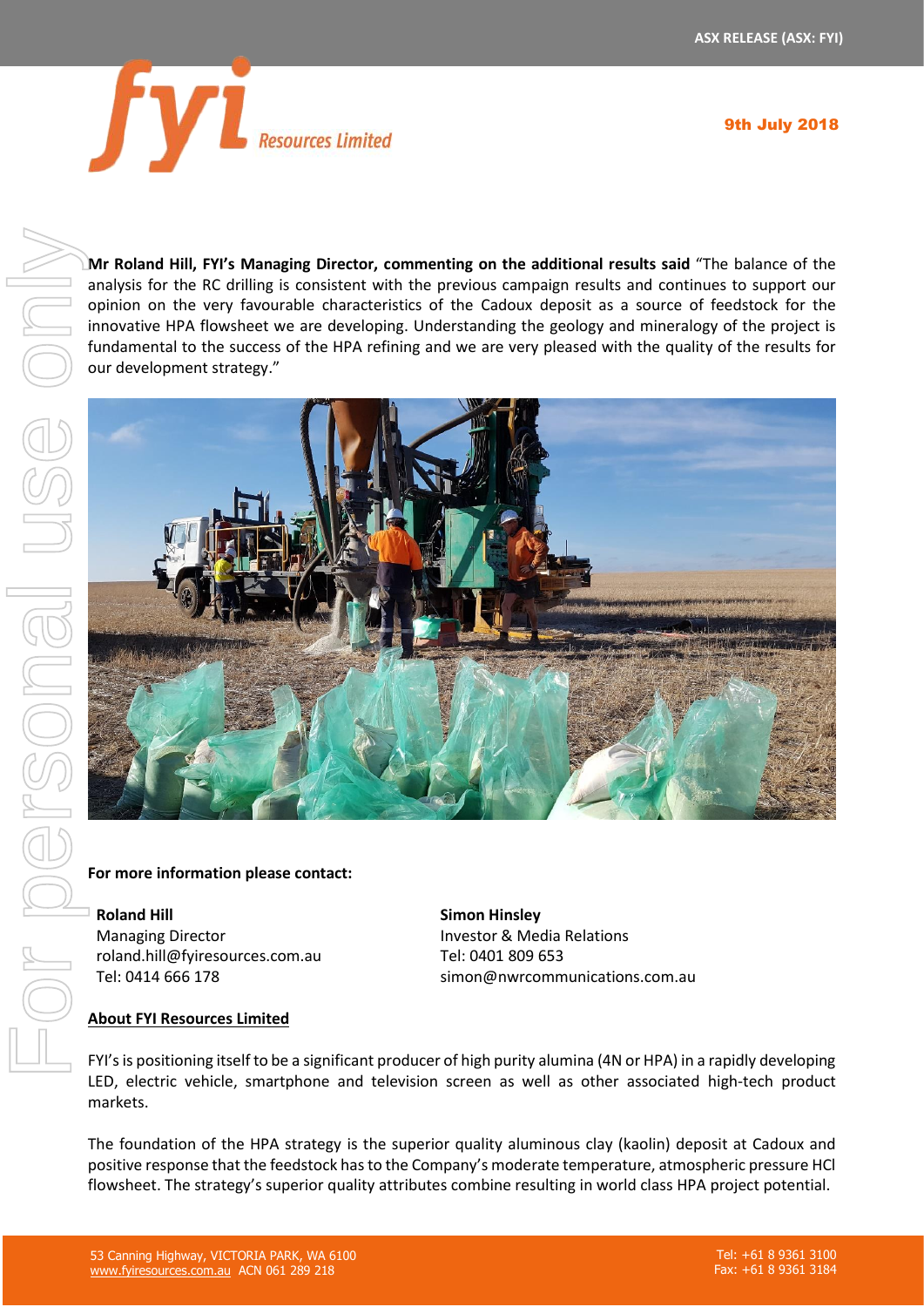



#### **Competent person statement**

The information in this release that relates to the Cadoux Mineral Resource is based upon information from the Company's announcement dated 8 May and 26 July 2017 and is available to view on the Company's website at [www.fyiresources.com.au.](http://www.fyiresources.com.au/) The information that relates to Mineral Resources is based on information compiled by Mr Andrew Kohler, a Competent Person who is a Member of the Australian Institute of Mining and Metallurgy. Mr Kohler is an employee of Strategic Resource Management, and consultant to the Company. The Mineral Resource estimate complies with recommendations in the Australian Code for Reporting of Mineral Resources and Ore Reserves (2012) by the Joint Ore Reserves Committee (JORC). Mr Kohler consents to the inclusion of the report in the form and context in which it appears. The Company confirms that it is not aware of any new information or data that materially affects the information included in the original market announcement and that all material assumptions and technical parameters underpinning the estimates in the relevant market announcement continue to apply and have not materially changed. The information in this announcement that relates to Exploration Results is based on information compiled by Mr Andrew Kohler. Mr Kohler has sufficient experience that is relevant to the style of mineralisation and type of deposit under consideration, and to the activity that he has undertaken to qualify as a Competent Person as defined in the 2012 Edition of the Australasian Code for the Reporting of Exploration Results, Mineral Resources and Ore Reserves. The exploration results comply with recommendations in the Australian Code for Reporting of Mineral Resources and Ore Reserves (2012) by the Joint Ore Reserves Committee (JORC). Mr Kohler consents to the inclusion of the report **Example 10** The form and the form and the form and the form and the form of the binding institute of Minimal Institute of Minimal Institute of Minimal Default in Management, and consultant to the Contemporal by the Joint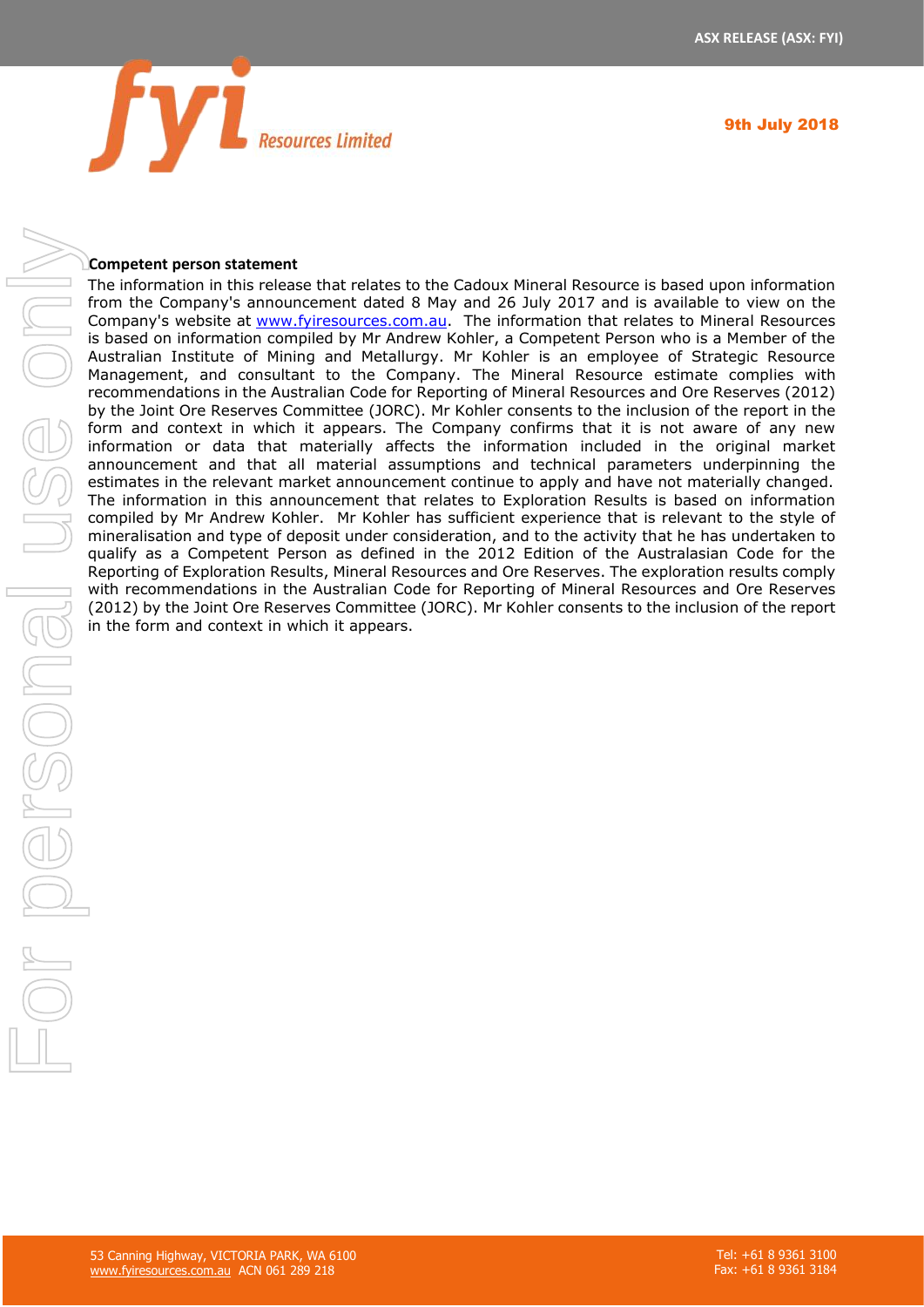### **TABLE 1**

**FYI RC drilling results – 2 metre composites** (balance from May 2018 program refer to announcement 25 June 2018 for initial results)

| <b>ELEMENTS</b>                 | Al2O3 | -- 1<br>Fe2O3          | <b>K2O</b>     | LOI   | <b>MgO</b>     | <b>MnO</b>   | <b>P2O5</b>     | SiO <sub>2</sub> | TiO <sub>2</sub> |
|---------------------------------|-------|------------------------|----------------|-------|----------------|--------------|-----------------|------------------|------------------|
| <b>UNITS</b>                    | %     | %                      | %              | $\%$  | %              | %            | %               | %                | %                |
| <b>DETECTION</b>                | 0.01  | 0.01                   | 0.01           | 0.01  | 0.01           | 0.01         | 0.002           | 0.01             | 0.01             |
| <b>METHOD</b>                   |       | <b>FB1/XRF FB1/XRF</b> | <b>FB1/XRF</b> | /TGA  | <b>FB1/XRF</b> |              | FB1/XRF FB1/XRF | <b>FB1/XRF</b>   | FB1/XRF          |
| <b>SAMPLE</b>                   |       |                        |                |       |                |              |                 |                  |                  |
| <b>NUMBERS</b>                  |       |                        |                |       |                |              |                 |                  |                  |
| Hole# CXRC050 (from 4m-22m)     |       |                        |                |       |                |              |                 |                  |                  |
| 10596                           | 21.26 | 7.11                   | 0.1            | 8.66  | 0.12           | X            | 0.005           | 61.68            | 0.86             |
| 10597                           | 12.44 | 1.24                   | 0.05           | 4.75  | 0.07           | X            | 0.002           | 80.26            | 0.74             |
| 10598                           | 25.45 | 0.78                   | 0.09           | 9.35  | 0.06           | X            | 0.06            | 63.2             | 0.68             |
| 10599                           | 9.68  | 0.7                    | 0.03           | 3.63  | 0.04           | X            | 0.006           | 84.77            | 0.95             |
| 10600                           | 30.17 | 0.76                   | 0.14           | 11.2  | 0.09           | X            | 0.19            | 55.52            | 1.48             |
| 10565                           | 26.55 | 0.74                   | 0.15           | 9.88  | 0.15           | X            | 0.089           | 62.01            | 0.4              |
| 10566                           | 22.25 | 0.85                   | 0.16           | 8.33  | 0.07           | $\mathsf{X}$ | 0.073           | 67.65            | 0.41             |
| 10567                           | 20.31 | 1.22                   | 2.24           | 6.59  | 0.07           | 0.01         | 0.076           | 68.43            | 0.52             |
| 10568                           | 18.01 | 1.16                   | 4.97           | 4.23  | 0.08           | 0.01         | 0.079           | 69.84            | 0.58             |
| Hole# CXRC053 (from $4m - 30$ ) |       |                        |                |       |                |              |                 |                  |                  |
| 10608                           | 8.79  | 0.89                   | 0.07           | 3.28  | 0.08           | X            | 0.004           | 86.29            | 0.66             |
| 10609                           | 6.9   | 0.5                    | 0.02           | 2.52  | 0.04           | X            | 0.004           | 89.29            | 0.67             |
| 10610                           | 28.33 | 1.1                    | 3.57           | 8.16  | 0.91           | X            | 0.051           | 55.77            | 1.51             |
| 10611                           | 5.81  | 0.41                   | 0.01           | 2.2   | 0.04           | X            | 0.006           | 90.21            | 0.9              |
| 10612                           | 15.8  | 0.77                   | 0.1            | 5.67  | 0.05           | $\mathsf{X}$ | 0.018           | 76.58            | $\mathbf{1}$     |
| 10613                           | 25.32 | 0.79                   | 0.11           | 9     | 0.06           | $\mathsf{X}$ | 0.023           | 64.06            | 0.48             |
| 10615                           | 28.14 | 0.93                   | 0.1            | 10.01 | 0.07           | 0.01         | 0.023           | 60.15            | 0.55             |
| 10614                           | 26.39 | 0.4                    | 0.29           | 9.47  | 0.05           | $\mathsf{X}$ | 0.018           | 63.18            | 0.15             |
| 10616                           | 27.62 | 0.66                   | 0.75           | 9.63  | 0.05           | 0.01         | 0.037           | 60.33            | 0.5              |
| 10617                           | 18.56 | 0.73                   | 3.41           | 5.22  | 0.04           | 0.02         | 0.03            | 70.51            | 0.83             |
| 10618                           | 20.16 | 0.67                   | 3.63           | 5.7   | 0.05           | 0.01         | 0.025           | 68.6             | 0.61             |
| 10619                           | 19.22 | 0.97                   | 4.75           | 4.88  | 0.04           | 0.01         | 0.035           | 69.23            | 0.53             |
| 10620                           | 17.77 | 0.75                   | 4.95           | 4.28  | 0.04           | 0.01         | 0.035           | 71.3             | 0.36             |
| 10621                           | 18.63 | 0.77                   | 4.75           | 4.04  | 0.17           | 0.01         | 0.054           | 69.8             | 0.32             |
| Hole# CXRC046 (from 4m - 32m)   |       |                        |                |       |                |              |                 |                  |                  |
| 10512                           | 10.32 | 0.54                   | 0.05           | 3.87  | 0.05           | X            | 0.014           | 83.27            | 1.69             |
| 10513                           | 28.47 | 0.89                   | 0.04           | 10.16 | 0.05           | 0.01         | 0.073           | 58.78            | 1.29             |
| 10514                           | 28.69 | 0.68                   | 0.07           | 10.35 | 0.06           | 0.01         | 0.101           | 58.36            | 1.4              |
| 10515                           | 26.98 | 0.96                   | 0.08           | 9.63  | 0.05           | 0.02         | 0.071           | 60.96            | 1.28             |
| 10516                           | 26.79 | 0.56                   | 0.08           | 9.8   | 0.05           | 0.02         | 0.076           | 61.2             | 1.25             |
| 10517                           | 23.45 | 1.22                   | 0.38           | 8.45  | 0.07           | 0.01         | 0.076           | 65.32            | 0.57             |
| 10518                           | 20.35 | 0.65                   | 1.54           | 6.78  | 0.05           | X            | 0.079           | 69.91            | 0.27             |
| 10519                           | 23.89 | 0.78                   | $\mathbf{1}$   | 8.31  | 0.05           | 0.02         | 0.141           | 64.16            | 1.11             |
| 10520                           | 22.54 | 0.75                   | 1.91           | 7.5   | 0.05           | 0.01         | 0.148           | 65.8             | 0.93             |
| 10521                           | 19.87 | 1.72                   | 2.7            | 6.09  | 0.04           | 0.02         | 0.096           | 68.5             | 0.76             |
| 10522                           | 21.46 | 1.07                   | 1.62           | 7.26  | 0.04           | 0.02         | 0.075           | 67.05            | 1.03             |
| 10523                           | 19.76 | 1.68                   | 2.6            | 6.06  | 0.04           | 0.02         | 0.05            | 68.04            | 0.96             |
| 10524                           | 18.62 | 0.6                    | 3.74           | 5.21  | 0.03           | 0.02         | 0.045           | 70.04            | 0.91             |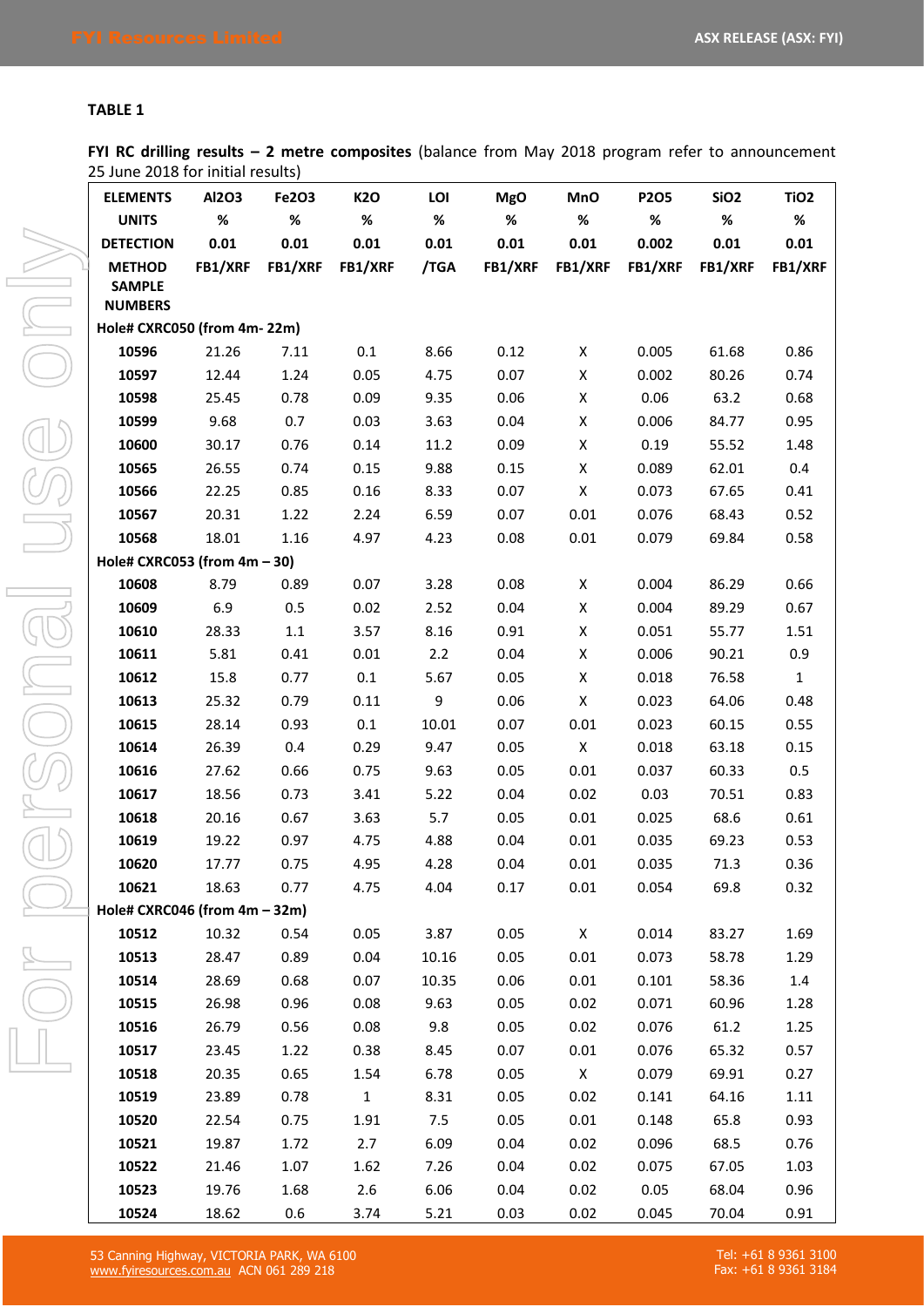| 10525                            | 21.48 | 2.5  | 1.38 | 6.85  | 0.26 | 0.03         | 0.116 | 64.74 | 1.42 |
|----------------------------------|-------|------|------|-------|------|--------------|-------|-------|------|
| Hole# CXRC047 (from $4m - 26m$ ) |       |      |      |       |      |              |       |       |      |
| 10530                            | 28.4  | 1.11 | 3.56 | 8.16  | 0.92 | X            | 0.052 | 55.65 | 1.51 |
| 10531                            | 12.04 | 1.94 | 0.16 | 4.61  | 0.12 | X            | 0.01  | 79.84 | 0.76 |
| 10532                            | 6.59  | 0.68 | 0.07 | 2.46  | 0.05 | X            | 0.006 | 89.13 | 0.78 |
| 10533                            | 6.24  | 0.52 | 0.02 | 2.29  | 0.04 | X            | 0.006 | 89.36 | 1.16 |
| 10534                            | 32.95 | 0.58 | 0.08 | 11.82 | 0.07 | X            | 0.024 | 53.61 | 0.78 |
| 10535                            | 33.58 | 0.54 | 0.1  | 11.94 | 0.09 | X            | 0.039 | 52.38 | 0.97 |
| 10536                            | 27.89 | 0.65 | 0.74 | 9.73  | 0.2  | X            | 0.035 | 59.39 | 1.02 |
| 10537                            | 26.77 | 0.84 | 1.02 | 9.22  | 0.17 | 0.01         | 0.05  | 60.16 | 1.11 |
| 10538                            | 29.48 | 0.46 | 0.64 | 10.41 | 0.08 | X            | 0.054 | 57    | 1.01 |
| 10539                            | 27.09 | 0.77 | 1.2  | 9.3   | 0.06 | 0.02         | 0.039 | 59.96 | 1.16 |
| 10540                            | 27.12 | 0.56 | 1.85 | 9.14  | 0.06 | 0.01         | 0.073 | 59.65 | 1.19 |
| 10541                            | 22.63 | 1.53 | 2.57 | 6.92  | 0.2  | 0.02         | 0.251 | 63.47 | 1.38 |
| Hole# CXRC048 (from 4m-24m)      |       |      |      |       |      |              |       |       |      |
| 10545                            | 13.98 | 7.81 | 0.12 | 6.56  | 0.16 | X            | 0.006 | 70.08 | 0.79 |
| 10546                            | 10.23 | 0.97 | 0.03 | 3.97  | 0.06 | X            | 0.002 | 82.9  | 0.99 |
| 10547                            | 7.29  | 0.68 | 0.03 | 2.79  | 0.05 | X            | 0.003 | 87.99 | 0.64 |
| 10548                            | 9.89  | 0.5  | 0.02 | 3.8   | 0.04 | X            | 0.007 | 84.3  | 0.96 |
| 10549                            | 25.81 | 1.08 | 0.09 | 9.23  | 0.06 | 0.01         | 0.013 | 62.43 | 0.68 |
| 10551                            | 26.75 | 0.83 | 0.45 | 9.41  | 0.06 | $\mathsf{X}$ | 0.015 | 61.32 | 0.71 |
| 10552                            | 21.93 | 0.76 | 2.31 | 6.88  | 0.07 | 0.01         | 0.023 | 67.51 | 0.59 |
| 10553                            | 20.12 | 0.89 | 2.83 | 6.19  | 0.06 | 0.01         | 0.047 | 68.91 | 0.69 |
| 10554                            | 18.37 | 0.78 | 4.46 | 4.72  | 0.05 | 0.01         | 0.088 | 70.49 | 0.44 |
| 10555                            | 15.33 | 2.33 | 4.82 | 1.33  | 0.5  | 0.02         | 0.042 | 71.44 | 0.37 |
| Hole# CXRC049 (from 4m - 16m)    |       |      |      |       |      |              |       |       |      |
| 10559                            | 8.5   | 2.93 | 0.04 | 3.48  | 0.04 | X            | 0.003 | 84.7  | 0.56 |
| 10560                            | 23.62 | 3.48 | 0.11 | 9.09  | 0.08 | X            | 0.002 | 62.93 | 0.59 |
| 10561                            | 23.09 | 2.13 | 1.6  | 8.09  | 0.06 | X            | 0.003 | 64.06 | 0.51 |
| 10562                            | 18.8  | 2.35 | 3.99 | 5.15  | 0.14 | 0.01         | 0.016 | 68.18 | 0.45 |
| 10563                            | 15.93 | 3.07 | 4.77 | 2.77  | 0.51 | 0.02         | 0.035 | 70.18 | 0.35 |
| Hole# CXRC051 (from 6m-30m)      |       |      |      |       |      |              |       |       |      |
| 10574                            | 10.52 | 1.31 | 0.04 | 4.07  | 0.07 | X            | 0.003 | 82.74 | 0.92 |
| 10575                            | 6.57  | 0.75 | 0.04 | 2.48  | 0.04 | $\mathsf{X}$ | 0.004 | 88.38 | 1.05 |
| 10576                            | 24.81 | 0.95 | 0.09 | 8.96  | 0.06 | $\mathsf{X}$ | 0.036 | 63.33 | 1.14 |
| 10577                            | 28.08 | 1.04 | 0.16 | 10.02 | 0.08 | 0.01         | 0.053 | 58.82 | 1.16 |
| 10578                            | 25.38 | 0.94 | 0.09 | 8.99  | 0.06 | 0.01         | 0.048 | 62.82 | 1.06 |
| 10579                            | 26.02 | 1.1  | 0.12 | 9.26  | 0.06 | 0.01         | 0.055 | 61.43 | 1.39 |
| 10580                            | 29.2  | 0.99 | 0.09 | 10.44 | 0.07 | 0.01         | 0.057 | 57.94 | 0.85 |
| 10581                            | 25.94 | 0.67 | 2.04 | 8.42  | 0.05 | 0.01         | 0.141 | 60.9  | 1.14 |
| 10582                            | 25.79 | 0.6  | 2.76 | 8.1   | 0.05 | 0.02         | 0.172 | 60.01 | 1.46 |
| 10583                            | 21.96 | 1.04 | 0.89 | 7.54  | 0.07 | 0.01         | 0.22  | 66.35 | 1.26 |
| 10584                            | 23.87 | 1.68 | 3.21 | 6.46  | 0.72 | 0.02         | 0.207 | 60.87 | 1.21 |
| 10585                            | 18.94 | 0.97 | 4.56 | 3.67  | 0.19 | 0.01         | 0.162 | 68.4  | 0.68 |
| Hole# CXRC052 (from 4m - 24m)    |       |      |      |       |      |              |       |       |      |
| 10588                            | 16.42 | 6.39 | 0.15 | 6.81  | 0.15 | X            | 0.005 | 68.86 | 0.75 |
| 10589                            | 11.15 | 0.88 | 0.03 | 4.14  | 0.07 | X            | 0.004 | 82.14 | 1.26 |
| 10591                            | 6.59  | 0.63 | 0.01 | 2.38  | 0.04 | X            | 0.003 | 89.3  | 0.8  |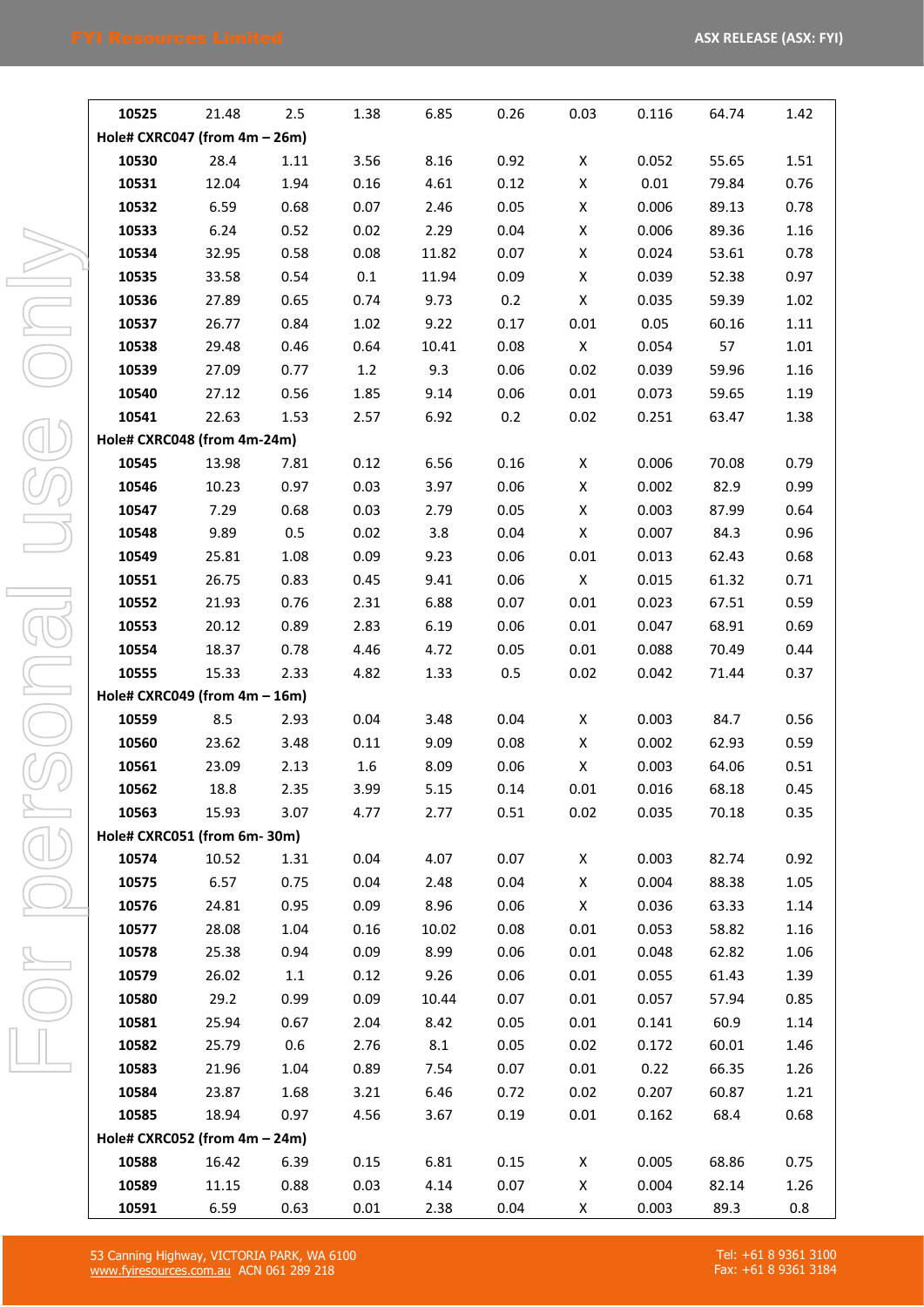| 10592                            | 9.22  | 0.58    | 0.02         | 3.37         | 0.04         | X                    | 0.015 | 84.64 | 1.87 |
|----------------------------------|-------|---------|--------------|--------------|--------------|----------------------|-------|-------|------|
| 10593                            | 26.88 | 0.86    | 0.06         | 9.82         | 0.08         | 0.01                 | 0.076 | 60.28 | 1.5  |
| 10601                            | 23.63 | 1.2     | 0.15         | 8.59         | 0.07         | 0.01                 | 0.093 | 64.27 | 1.2  |
| 10602                            | 25.69 | 1.27    | 0.29         | 9.33         | 0.07         | 0.02                 | 0.156 | 60.84 | 1.68 |
| 10603                            | 23.52 | 1.15    | 1.07         | 8.23         | 0.07         | 0.02                 | 0.116 | 63.65 | 1.4  |
| 10604                            | 23.59 | 2.55    | 1.78         | 7.21         | 0.79         | 0.03                 | 0.128 | 60.18 | 1.51 |
| 10605                            | 16.75 | 4.85    | 2.78         | 2.54         | 1.89         | 0.04                 | 0.067 | 64.92 | 1.03 |
| Hole# CXRC054 (from $4m - 13m$ ) |       |         |              |              |              |                      |       |       |      |
| 10624                            | 13.43 | 1.36    | 0.09         | 5.13         | 0.12         | X                    | 0.005 | 79.12 | 0.7  |
| 10625                            | 6.2   | 0.47    | 0.02         | 2.36         | 0.04         | X                    | 0.008 | 88.88 | 1.92 |
| 10626                            | 11.32 | 1.01    | 0.11         | 4.36         | 0.08         | X                    | 0.013 | 81.36 | 1.63 |
| 10627                            | 32.13 | 0.58    | 0.18         | 11.57        | 0.08         | X                    | 0.036 | 53.79 | 1.58 |
| 10628                            | 18.18 | 1.6     | 0.16         | 6.82         | 0.1          | X                    | 0.017 | 71.74 | 1.49 |
| Hole# CXRC055 (from 4m - 26m)    |       |         |              |              |              |                      |       |       |      |
| 10632                            | 11.99 | 1.13    | 0.07         | 4.54         | 0.14         | X                    | 0.006 | 81.14 | 0.76 |
| 10633                            | 6.47  | 0.55    | 0.02         | 2.44         | 0.05         | X                    | 0.007 | 88.95 | 1.42 |
| 10634                            | 10.59 | 0.67    | 0.03         | 3.94         | 0.05         | X                    | 0.011 | 82.54 | 1.66 |
| 10635                            | 19.33 | 1.14    | 0.09         | 7.17         | 0.07         | X                    | 0.019 | 70.34 | 1.68 |
| 10636                            | 20.89 | 1.18    | 1.12         | 6.94         | 0.06         | 0.01                 | 0.049 | 68.74 | 0.74 |
| 10637                            | 23.57 | 0.79    | 0.52         | 8.24         | 0.06         | 0.01                 | 0.08  | 64.84 | 1.11 |
| 10638                            | 25.33 | 0.76    | 0.97         | 8.54         | 0.07         | 0.01                 | 0.089 | 62.51 | 1.08 |
| 10639                            | 26.51 | 0.63    | 0.74         | 9.27         | 0.08         | 0.01                 | 0.069 | 61.24 | 1.08 |
| 10640                            | 28.54 | 0.68    | 1.79         | 9.53         | 0.06         | X                    | 0.063 | 58.27 | 0.74 |
| 10641                            | 21.65 | 0.85    | 3.43         | 6.38         | 0.07         | X                    | 0.081 | 66.15 | 1.12 |
| 10642                            | 22.45 | 1.55    | 2.99         | 6.82         | 0.11         | X                    | 0.08  | 64.62 | 0.83 |
| Hole# CXRC056 (4m - 20m)         |       |         |              |              |              |                      |       |       |      |
| 10645                            | 5.69  | 0.69    | 0.03         | 2.07         | 0.04         | X                    | 0.005 | 90.64 | 0.55 |
| 10646                            | 4.82  | 0.63    | 0.02         | 1.69         | 0.03         | X                    | 0.009 | 91.2  | 1.44 |
| 10647                            | 28.74 | 0.59    | 0.08         | 10.3         | 0.06         | X                    | 0.027 | 59.32 | 1.02 |
|                                  |       |         |              |              |              |                      |       |       |      |
| 10648                            | 27.52 | 0.56    | 0.11         | 9.74         | 0.05         | 0.01                 | 0.025 | 60.79 | 0.6  |
| 10649<br>10650                   | 24.55 | 0.91    | 0.15<br>3.59 | 8.52<br>8.08 | 0.04<br>0.93 | 0.02<br>$\mathsf{X}$ | 0.038 | 64.72 | 0.6  |
|                                  | 28.44 | 1.11    |              |              |              |                      | 0.053 | 55.71 | 1.52 |
| 10651                            | 24.36 | 1.02    | 1.66         | 7.78         | 0.11         | 0.01                 | 0.063 | 64.64 | 0.3  |
| 10652                            | 21.1  | 1.36    | 2.26         | 6.5          | 0.06         | 0.01                 | 0.071 | 67.94 | 0.4  |
| 10653                            | 22.19 | 1.06    | 2.62         | 6.76         | 0.06         | 0.01                 | 0.062 | 66.53 | 0.35 |
| Hole# CXRC057 (4m - 22m)         |       |         |              |              |              |                      |       |       |      |
| 10656                            | 8.07  | 1.63    | 0.06         | 3.36         | 0.11         | X                    | 0.007 | 85.31 | 1.13 |
| 10657                            | 27.73 | 3.59    | 0.06         | 10.51        | 0.15         | X                    | 0.025 | 56.79 | 0.67 |
| 10658                            | 27.71 | 1.64    | 0.09         | 10.2         | 0.11         | X                    | 0.033 | 59.1  | 0.56 |
| 10659                            | 29.93 | 1.2     | 0.13         | 10.86        | 0.08         | X                    | 0.034 | 56.76 | 0.58 |
| 10660                            | 26.98 | $1.1\,$ | 0.33         | 9.7          | 0.08         | X                    | 0.049 | 60.84 | 0.71 |
| 10661                            | 26.22 | 1.18    | 0.15         | 9.47         | 0.09         | 0.01                 | 0.053 | 62.12 | 0.92 |
| 10662                            | 25.06 | 1.78    | 0.9          | 8.8          | 0.12         | 0.02                 | 0.046 | 61.95 | 0.87 |
| 10663                            | 23.44 | 1.76    | 1.2          | 8.14         | 0.13         | 0.02                 | 0.053 | 64.08 | 0.94 |
| 10664                            | 21.76 | 2.18    | 1.47         | 7.42         | 0.11         | 0.07                 | 0.087 | 65.31 | 1.32 |
| Hole# CXRC058 (from $4m - 12m$ ) |       |         |              |              |              |                      |       |       |      |
| 10668                            | 7.46  | 0.89    | 0.03         | 2.81         | 0.08         | X                    | 0.005 | 87.45 | 1.25 |
| 10669                            | 12.98 | 8.55    | 0.06         | 5.82         | 0.42         | X                    | 0.02  | 71.4  | 0.66 |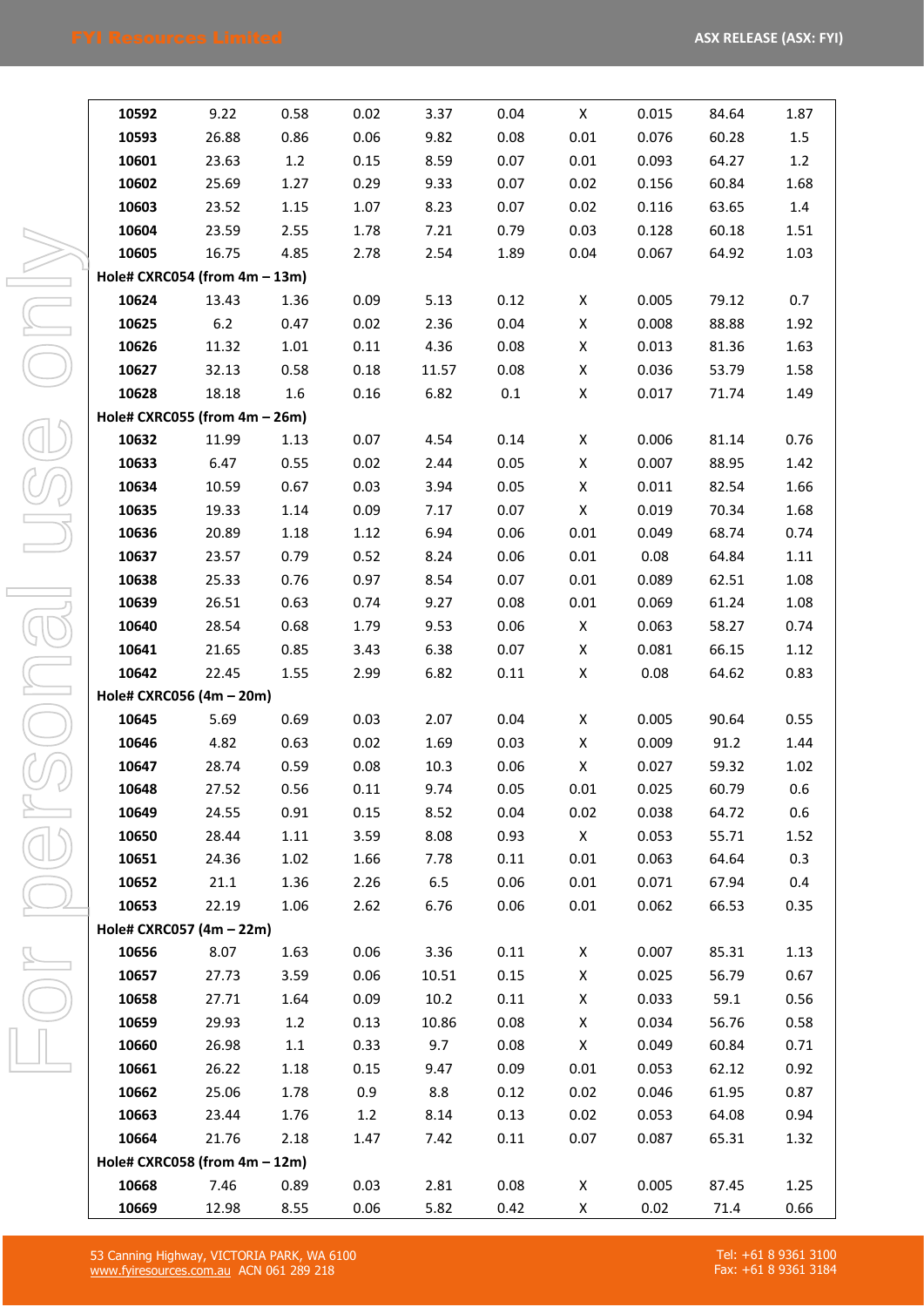| 10671                            | 24.63 | 2.78         | 0.08        | 9.25  | 0.15 | X            | 0.092 | 61.2        | 1.29 |
|----------------------------------|-------|--------------|-------------|-------|------|--------------|-------|-------------|------|
| 10672                            | 22.7  | 3.75         | 1.21        | 8.23  | 0.2  | X            | 0.237 | 61.53       | 1.55 |
| Hole# CXRC059 (from 10m - 21m)   |       |              |             |       |      |              |       |             |      |
| 10678                            | 22.94 | 2.6          | 0.13        | 9.37  | 0.12 | $\mathsf{X}$ | 0.035 | 63.91       | 0.79 |
| 10679                            | 29.48 | 1.89         | 0.08        | 11.14 | 0.07 | 0.02         | 0.093 | 55.42       | 1.45 |
| 10680                            | 20.86 | 1.21         | 0.54        | 7.48  | 0.06 | $\mathsf{X}$ | 0.098 | 68.71       | 0.52 |
| 10681                            | 18.36 | 0.93         | 3.24        | 5.43  | 0.05 | $\mathsf{X}$ | 0.053 | 70.81       | 0.51 |
| 10682                            | 19.73 | 1.06         | 3.32        | 5.65  | 0.12 | 0.01         | 0.07  | 68.4        | 0.42 |
| 10683                            | 15.37 | 1.91         | 5.1         | 1.75  | 0.51 | 0.02         | 0.025 | 71.33       | 0.39 |
| Hole# CXRC060 (from 8m - 30m)    |       |              |             |       |      |              |       |             |      |
| 10688                            | 22.7  | 3.16         | 0.1         | 9.16  | 0.15 | X            | 0.005 | 63.48       | 0.89 |
| 10689                            | 14.16 | 2.46         | 0.09        | 5.55  | 0.07 | $\mathsf{X}$ | 0.026 | 75.85       | 1.39 |
| 10690                            | 28.41 | 1.11         | 3.57        | 8.22  | 0.92 | X            | 0.053 | 55.68       | 1.51 |
| 10691                            | 28.61 | 2.57         | 0.12        | 10.86 | 0.09 | X            | 0.063 | 56.61       | 0.7  |
| 10692                            | 25.35 | 1.13         | 0.17        | 9.25  | 0.06 | $\mathsf{X}$ | 0.059 | 62.92       | 0.83 |
| 10693                            | 26.92 | 1.22         | 0.13        | 9.86  | 0.06 | 0.01         | 0.163 | 60          | 1.18 |
| 10694                            | 33.8  | 1.45         | 0.17        | 12.59 | 0.09 | 0.01         | 0.314 | 49.38       | 1.55 |
| 10695                            | 21.69 | 1.09         | 1.82        | 7.15  | 0.05 | 0.01         | 0.185 | 66.24       | 0.93 |
| 10696                            | 22.39 | 1.2          | 2.98        | 6.79  | 0.06 | 0.01         | 0.118 | 64.85       | 0.7  |
| 10697                            | 17.04 | 0.58         | 5.43        | 3.29  | 0.06 | 0.01         | 0.102 | 71.66       | 0.48 |
| 10698                            | 18.45 | 0.87         | 6.01        | 4.07  | 0.06 | 0.01         | 0.113 | 68.64       | 0.69 |
| 10699                            | 18.2  | 1.85         | 7.74        | 2.76  | 0.44 | 0.02         | 0.135 | 65.39       | 0.96 |
| Hole# CXRC061 (from 8m - 26m)    |       |              |             |       |      |              |       |             |      |
| 10704                            | 11.71 | 0.77         | 0.04        | 4.33  | 0.05 | X            | 0.007 | 81.92       | 0.67 |
| 10705                            | 16.49 | 1.04         | 0.07        | 5.98  | 0.04 | $\mathsf{X}$ | 0.092 | 74.96       | 0.81 |
| 10706                            | 22.26 | 1.1          | 0.1         | 7.99  | 0.04 | $\mathsf{X}$ | 0.184 | 67.02       | 0.63 |
| 10707                            | 21.57 | 1.14         | 0.13        | 7.67  | 0.04 | 0.01         | 0.326 | 67.64       | 0.67 |
| 10708                            | 24.6  | 2.48         | 0.59        | 8.82  | 0.14 | $\mathsf{X}$ | 0.101 | 61.49       | 0.92 |
| 10709                            | 20.44 | 1.16         | 0.45        | 7.05  | 0.05 | 0.01         | 0.067 | 69.39       | 0.7  |
| 10711                            | 20.67 | 1.14         | 3.06        | 6.13  | 0.05 | 0.01         |       | 0.104 68.17 | 0.59 |
| 10712                            | 17.75 | 0.75         | 4.45        | 4.57  | 0.05 | X            | 0.095 | 71.52       | 0.4  |
| 10713                            | 19.08 | 2.05         | 3.1         | 3.22  | 0.75 | 0.03         | 0.139 | 66.47       | 0.86 |
| Hole# CXRC062 (from 6m - 29m)    |       |              |             |       |      |              |       |             |      |
| 10717                            | 8.53  | 0.77         | 0.02        | 3.17  | 0.05 | X            | 0.005 | 86.68       | 0.86 |
| 10718                            | 8     | 0.42         | X           | 2.97  | 0.03 | $\mathsf{X}$ | 0.004 | 87.77       | 0.62 |
| 10719                            | 18.95 | 1.05         | 0.05        | 6.74  | 0.05 | 0.01         | 0.015 | 72          | 0.98 |
| 10720                            | 20.45 | 1.4          | 0.11        | 7.2   | 0.05 | 0.01         | 0.013 | 69.95       | 0.64 |
| 10721                            | 23.42 | 1.24         | 0.12        | 8.35  | 0.05 | 0.01         | 0.022 | 65.57       | 0.96 |
| 10722                            | 22.29 | 1.2          | 0.12        | 7.88  | 0.05 | 0.01         | 0.042 | 67.83       | 0.8  |
| 10723                            | 23.75 | 1.05         | 0.23        | 8.61  | 0.04 | X            | 0.054 | 64.66       | 0.97 |
| 10724                            | 23.67 | 0.94         | 0.75        | 8.42  | 0.05 | X            | 0.068 | 64.45       | 1.19 |
| 10725                            | 20.43 | 1.03         | 2.26        | 6.65  | 0.05 | $\mathsf X$  | 0.054 | 68.26       | 0.75 |
| 10726                            | 14.14 | 1.98         | 5.62        | 1.23  | 0.13 | 0.01         | 0.057 | 72.83       | 0.32 |
| 10727                            | 21.53 | 1.06         | $2^{\circ}$ | 7.15  | 0.04 | 0.01         | 0.061 | 66.93       | 0.77 |
| 10728                            | 18.74 | $\mathbf{1}$ | 4.51        | 4.56  | 0.08 | 0.01         | 0.073 | 69.28       | 0.58 |
| Hole# CXRC063 (from $6m - 34m$ ) |       |              |             |       |      |              |       |             |      |
| 10730                            | 28.38 | 1.06         | 3.55        | 8.22  | 0.93 | X            | 0.054 | 55.51       | 1.52 |
| 10733                            | 8.81  | 0.7          | 0.03        | 3.37  | 0.05 | X            | 0.003 | 86.42       | 0.65 |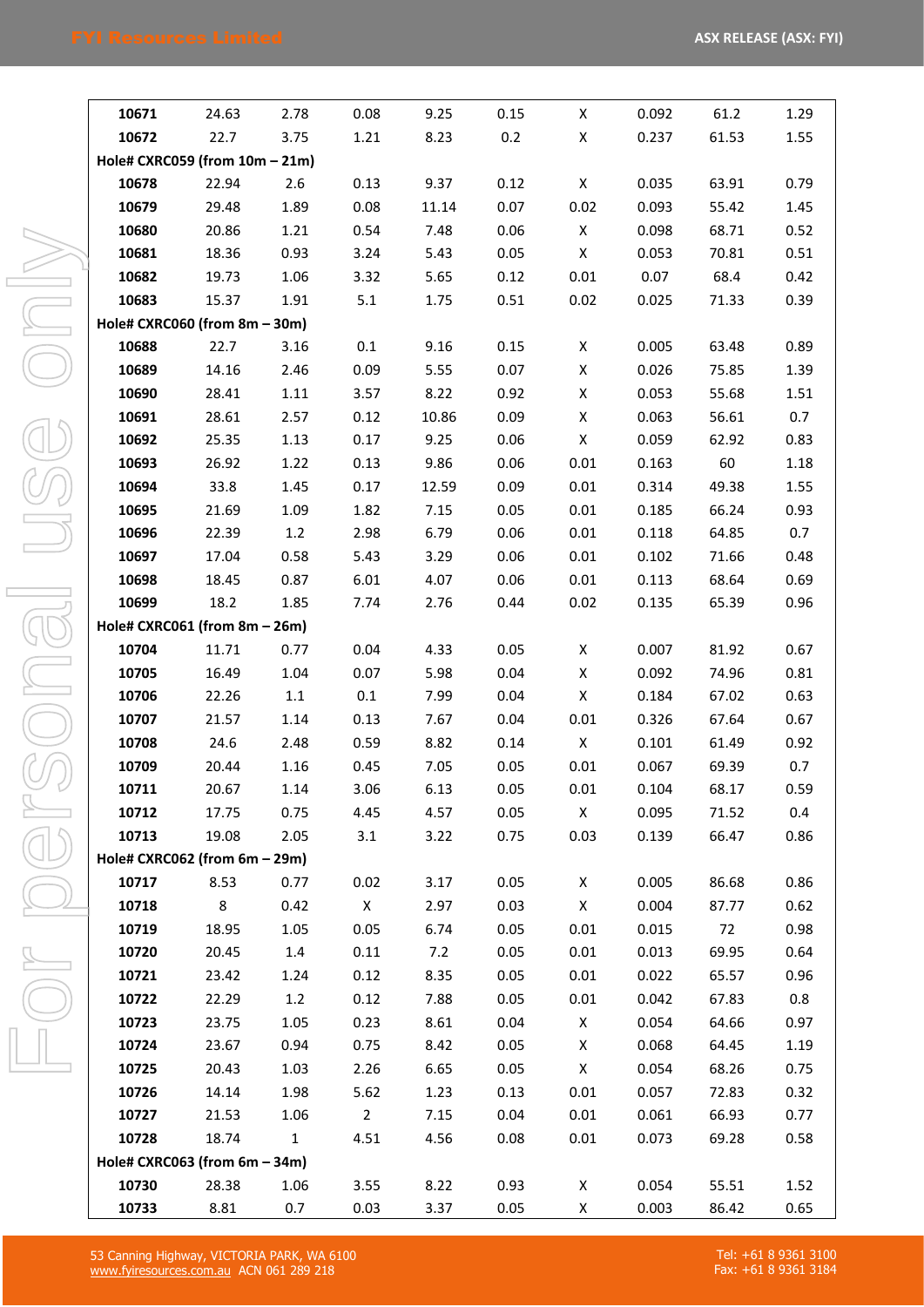| ĺ               |  |
|-----------------|--|
|                 |  |
|                 |  |
|                 |  |
|                 |  |
| l               |  |
|                 |  |
| <u>(W)</u><br>ļ |  |
| O               |  |
| a<br>Lin        |  |

| 10734 | 8.47                             | 0.53    | 0.04 | 3.14           | 0.04 | X            | 0.011 | 86.71 | 0.92    |
|-------|----------------------------------|---------|------|----------------|------|--------------|-------|-------|---------|
| 10735 | 29.78                            | 0.92    | 0.08 | 10.63          | 0.05 | 0.01         | 0.019 | 57.87 | 0.69    |
| 10736 | 28.05                            | 0.52    | 0.52 | 10.05          | 0.06 | X            | 0.046 | 59.67 | 0.55    |
| 10737 | 28.26                            | 0.51    | 0.9  | 10.03          | 0.05 | $\mathsf{X}$ | 0.095 | 58.9  | 0.49    |
| 10738 | 22.51                            | 0.61    | 2.8  | 6.93           | 0.05 | 0.01         | 0.041 | 65.87 | 0.56    |
| 10739 | 19.31                            | 0.56    | 3.76 | 5.47           | 0.04 | 0.01         | 0.031 | 69.74 | 0.57    |
| 10740 | 21.07                            | 0.59    | 3.78 | 5.98           | 0.03 | 0.01         | 0.054 | 67.45 | 0.57    |
| 10741 | 19.62                            | 0.51    | 4.38 | 5.15           | 0.04 | 0.01         | 0.071 | 68.63 | 0.64    |
| 10742 | 20.04                            | 0.65    | 4.09 | 5.63           | 0.04 | 0.01         | 0.063 | 67.51 | 0.88    |
| 10743 | 21.07                            | 1.11    | 2.97 | 6.57           | 0.04 | 0.04         | 0.155 | 64.8  | 2.16    |
| 10744 | 17.42                            | 0.78    | 4.91 | 4.43           | 0.04 | 0.01         | 0.116 | 70.68 | 0.6     |
| 10745 | 16.7                             | 0.62    | 5    | $\overline{4}$ | 0.04 | 0.01         | 0.102 | 72    | 0.6     |
| 10746 | 19.04                            | 0.81    | 4.58 | 5.08           | 0.06 | 0.01         | 0.092 | 69.04 | 0.96    |
|       | Hole# CXRC064 (from 6m - 36m)    |         |      |                |      |              |       |       |         |
| 10752 | 6.62                             | 0.4     | 0.02 | 2.51           | 0.04 | X            | 0.006 | 89.49 | 0.93    |
| 10753 | 8.07                             | 0.57    | 0.02 | 3.02           | 0.03 | $\mathsf{X}$ | 0.008 | 87.71 | 0.79    |
| 10754 | 26.8                             | $1.1\,$ | 0.08 | 9.63           | 0.05 | 0.01         | 0.016 | 61.63 | 0.65    |
| 10755 | 29.39                            | 0.67    | 0.2  | 10.79          | 0.04 | $\mathsf{X}$ | 0.032 | 58.11 | 0.55    |
| 10756 | 23.13                            | 0.67    | 1.56 | 7.79           | 0.05 | 0.01         | 0.035 | 65.54 | 0.63    |
| 10757 | 18.76                            | 0.72    | 3.25 | 5.45           | 0.03 | 0.01         | 0.031 | 70.65 | 0.6     |
| 10758 | 16.84                            | 0.8     | 3.93 | 4.47           | 0.04 | 0.01         | 0.037 | 72.92 | 0.57    |
| 10759 | 23.71                            | 0.5     | 3.05 | 7.29           | 0.04 | 0.01         | 0.04  | 64.65 | 0.42    |
| 10760 | 20.55                            | 0.99    | 3.67 | 5.71           | 0.04 | 0.02         | 0.043 | 67.92 | 0.43    |
| 10761 | 18.9                             | 0.51    | 4.24 | 5.09           | 0.04 | 0.01         | 0.06  | 69.82 | 0.5     |
| 10762 | 19.04                            | 0.65    | 4.35 | 5.06           | 0.04 | 0.01         | 0.06  | 69.99 | 0.54    |
| 10763 | 17.97                            | 0.91    | 4.66 | 4.46           | 0.04 | 0.01         | 0.13  | 70.15 | 0.51    |
| 10764 | 18.75                            | 0.69    | 4.25 | 5.09           | 0.04 | 0.01         | 0.078 | 69.8  | 0.54    |
| 10765 | 18.87                            | 0.86    | 4.33 | 5.05           | 0.04 | 0.01         | 0.064 | 69.52 | 0.49    |
| 10766 | 20.46                            | 0.97    | 4.2  | 5.82           | 0.04 | X            | 0.078 | 67.23 | 0.57    |
|       | Hole# CXRC065 (from 4m - 20m)    |         |      |                |      |              |       |       |         |
| 10769 | 6.58                             | 0.71    | 0.05 | 2.6            | 0.04 | X            | 0.006 | 88.7  | 0.99    |
| 10770 | 6.06                             | 0.6     | 0.08 | 2.34           | 0.04 | Χ            | 0.009 | 89.45 | 1.44    |
| 10771 | 28.55                            | 0.61    | 0.11 | 10.39          | 0.06 | X            | 0.031 | 58.91 | 1.29    |
| 10772 | 29.59                            | 0.62    | 0.15 | 10.78          | 0.06 | X            | 0.064 | 56.76 | 1.82    |
| 10773 | 28.77                            | 1.12    | 0.45 | 10.28          | 0.09 | 0.02         | 0.084 | 57.02 | 1.79    |
| 10774 | 23.29                            | 0.78    | 2.29 | 7.7            | 0.07 | 0.03         | 0.087 | 63.8  | 1.42    |
| 10775 | 24.24                            | 1.95    | 2.51 | 8.09           | 0.09 | 0.03         | 0.116 | 60.56 | 1.69    |
| 10776 | 18.41                            | 1.62    | 4.44 | 5.03           | 0.08 | 0.03         | 0.067 | 69.26 | 0.55    |
|       | Hole# CXRC066 (from 4m - 18m)    |         |      |                |      |              |       |       |         |
| 10779 | 7.64                             | 0.66    | 0.07 | 2.85           | 0.05 | X            | 0.006 | 87.68 | 1.13    |
| 10780 | 6.91                             | 0.55    | 0.05 | 2.57           | 0.04 | X            | 0.006 | 88.69 | $1.1\,$ |
| 10781 | 21.59                            | 0.79    | 0.43 | 7.67           | 0.08 | X            | 0.033 | 68.22 | 0.72    |
| 10782 | 24.01                            | 1.25    | 1.16 | 7.94           | 0.06 | 0.02         | 0.044 | 63.99 | 1.08    |
| 10783 | 24.57                            | 0.93    | 1.82 | 8.17           | 0.05 | 0.01         | 0.075 | 62.86 | 1.04    |
| 10784 | 23.49                            | 1.21    | 2.4  | 7.6            | 0.06 | 0.01         | 0.088 | 63.72 | 0.96    |
| 10785 | 20.06                            | 1.79    | 3.31 | 6.04           | 0.06 | 0.03         | 0.162 | 66.9  | 0.85    |
|       | Hole# CXRC067 (from $4m - 15m$ ) |         |      |                |      |              |       |       |         |
| 10788 | 18.28                            | 0.92    | 0.06 | 6.79           | 0.08 | X            | 0.019 | 73.39 | 0.67    |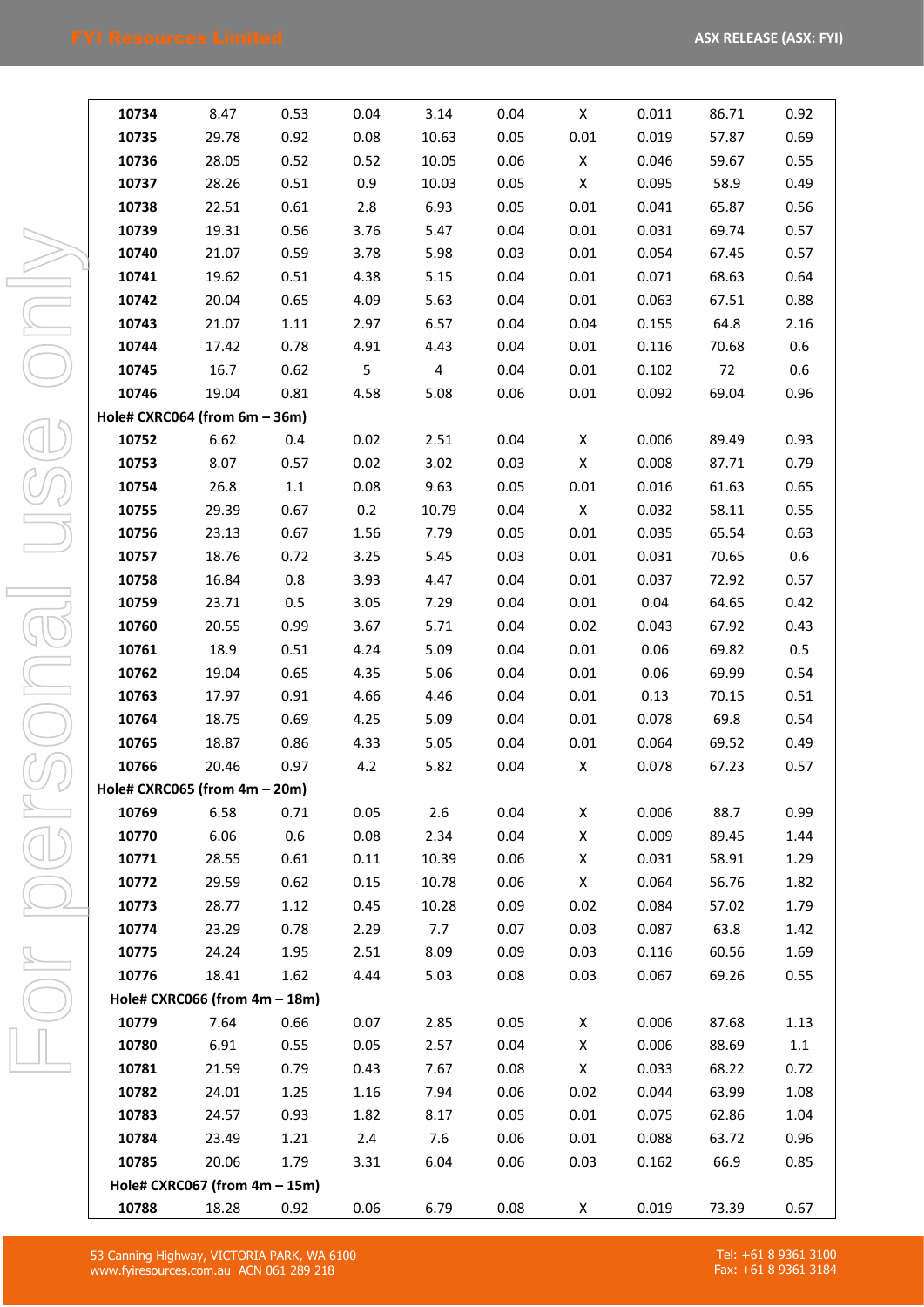| 10789 | 28.7                                  | 1.18  | 0.16 | 10.55       | 0.06         | X            | 0.024 | 58.04 | 0.94 |
|-------|---------------------------------------|-------|------|-------------|--------------|--------------|-------|-------|------|
| 10790 | 28.42                                 | 1.11  | 3.55 | 8.15        | 0.93         | X            | 0.054 | 55.63 | 1.54 |
| 10791 | 28.39                                 | 2.3   | 0.15 | 10.54       | 0.09         | $\mathsf{X}$ | 0.075 | 57.44 | 1.07 |
| 10792 | 27.9                                  | 1.82  | 0.19 | 10.29       | 0.09         | $\mathsf{X}$ | 0.109 | 58.12 | 1.14 |
| 10793 | 24.3                                  | 1.53  | 0.41 | 8.75        | 0.07         | $\mathsf{X}$ | 0.088 | 64.3  | 0.64 |
| 10794 | 19.78                                 | 1.81  | 0.68 | 6.66        | 0.07         | 0.02         | 0.044 | 70.97 | 0.17 |
|       | Hole# CXRC068 (from 6m - 23m)         |       |      |             |              |              |       |       |      |
| 10798 | 8.59                                  | 0.71  | 0.07 | 3.26        | 0.06         | X            | 0.004 | 86.19 | 0.96 |
| 10799 | 20.56                                 | 1.54  | 0.03 | 7.77        | 0.06         | $\mathsf{X}$ | 0.019 | 68.06 | 1.23 |
| 10800 | 28.27                                 | 1.31  | 0.08 | 10.34       | 0.09         | $\mathsf{X}$ | 0.162 | 58.79 | 1.08 |
| 10801 | 24.48                                 | 1.44  | 1.23 | 8.47        | 0.09         | $\mathsf{X}$ | 0.161 | 62.17 | 1.34 |
| 10802 | 23.32                                 | 0.71  | 2.51 | 7.6         | 0.07         | $\mathsf{X}$ | 0.282 | 63.43 | 1.44 |
| 10803 | 25.2                                  | 0.88  | 1.94 | 8.37        | 0.07         | 0.01         | 0.239 | 60.98 | 1.49 |
| 10804 | 21.02                                 | 1.04  | 3.36 | 6.11        | 0.06         | 0.01         | 0.096 | 67.18 | 0.84 |
| 10805 | 19.51                                 | 1.72  | 3.18 | 5.8         | 0.09         | 0.02         | 0.165 | 67.15 | 1.57 |
| 10806 | 17.37                                 | 2.48  | 3.35 | 3.88        | 0.34         | 0.03         | 0.141 | 68.49 | 1.41 |
|       | Hole# CXRC069 (from 6m - 28m)         |       |      |             |              |              |       |       |      |
| 10811 | 15.1                                  | 2.06  | 0.07 | 5.66        | 0.12         | $\mathsf{X}$ | 0.007 | 75.93 | 1.18 |
| 10812 | 22.32                                 | 2.02  | 0.05 | 8.41        | 0.1          | $\mathsf{X}$ | 0.026 | 66.43 | 0.75 |
| 10813 | 23.72                                 | 1.63  | 0.05 | 8.75        | 0.06         | $\mathsf{X}$ | 0.054 | 65.16 | 0.54 |
| 10814 | 22.91                                 | 0.95  | 0.08 | 8.28        | 0.06         | $\mathsf{X}$ | 0.091 | 66.75 | 0.58 |
| 10815 | 22.34                                 | 0.93  | 0.08 | 8.04        | 0.05         | 0.01         | 0.108 | 67.58 | 0.57 |
| 10816 | 20.86                                 | 0.71  | 0.08 | 7.61        | 0.06         | 0.01         | 0.083 | 70.08 | 0.46 |
| 10817 | 20.94                                 | 0.7   | 0.28 | 7.65        | 0.06         | 0.01         | 0.232 | 68.69 | 0.65 |
| 10818 | 19.76                                 | 0.72  | 2.15 | 6.49        | 0.05         | 0.01         | 0.118 | 69.72 | 0.56 |
| 10819 | 19.47                                 | 1.09  | 3.68 | 5.41        | 0.05         | 0.01         | 0.147 | 68.62 | 0.76 |
| 10820 | 18.2                                  | 1.02  | 5.07 | 4.44        | 0.05         | 0.01         | 0.105 | 69.56 | 0.81 |
| 10821 | 17.24                                 | 1.54  | 4.62 | 3.17        | 0.18         | 0.02         | 0.134 | 70.94 | 0.48 |
|       | Hole# CXRC070 (from 4m - 18m)         |       |      |             |              |              |       |       |      |
|       | 10824 19.61 19.05 0.07                |       |      | 9.61        | 0.12         | X            | 0.01  | 50.71 | 0.81 |
| 10825 | 15.2                                  | 8.61  | 0.19 | 6.79        | 0.17         | X            | 0.011 | 68.12 | 0.9  |
| 10826 | 19.07                                 | 3.54  | 0.18 | 8.44        | 0.34         | X            | 0.009 | 67.17 | 0.74 |
| 10827 | 17.09                                 | 5.52  | 0.18 | 8.09        | 0.32         | X            | 0.012 | 67.83 | 0.56 |
| 10828 | 23.83                                 | 4.28  | 0.16 | 9.57        | 0.28         | X            | 0.032 | 60.81 | 0.91 |
| 10829 | 20.17                                 | 16.32 | 0.73 | 9.31        | 0.24         | 0.01         | 0.132 | 51.83 | 1.12 |
| 10830 | 28.33                                 | 1.12  | 3.59 | 8.29        | 0.92         | $\mathsf{X}$ | 0.053 | 55.52 | 1.51 |
| 10839 | Hole# CXRC072 (from 2m - 10m)<br>25.3 | 4.96  | 0.08 |             |              | X            | 0.006 | 58.7  | 0.77 |
| 10840 | 24.07                                 | 3.24  | 0.05 | 9.6<br>9.06 | 0.12<br>0.06 | X            | 0.004 | 63.02 | 0.78 |
| 10841 | 20.63                                 | 2.16  | 0.08 | 7.44        | 0.04         | X            | 0.004 | 69.55 | 0.45 |
| 10842 | 22.42                                 | 2.04  | 0.28 | 8.22        | 0.07         | X            | 0.006 | 66.9  | 0.33 |
|       | Hole# CXRC073 (4m - 16m)              |       |      |             |              |              |       |       |      |
| 10846 | 12.91                                 | 3.31  | 0.09 | 5.1         | 0.14         | X            | 0.006 | 77.86 | 0.81 |
| 10847 | 12.69                                 | 2.8   | 0.16 | 4.85        | 0.1          | X            | 0.007 | 79.13 | 0.48 |
| 10848 | 17.85                                 | 0.99  | 1.86 | 5.59        | 0.05         | X            | 0.006 | 73.28 | 0.31 |
| 10849 | 18.93                                 | 1.09  | 2.45 | 5.82        | 0.06         | X            | 0.007 | 71.44 | 0.25 |
| 10851 | 16.21                                 | 2.04  | 4.62 | 3.2         | 0.1          | X            | 0.01  | 73.03 | 0.22 |
| 10852 | 17.28                                 | 2.04  | 4.35 | 3.82        | 0.31         | 0.01         | 0.01  | 70.33 | 0.4  |
|       |                                       |       |      |             |              |              |       |       |      |

53 Canning Highway, VICTORIA PARK, WA 6100 [www.fyiresources.com.au](http://www.fyiresources.com.au/) ACN 061 289 218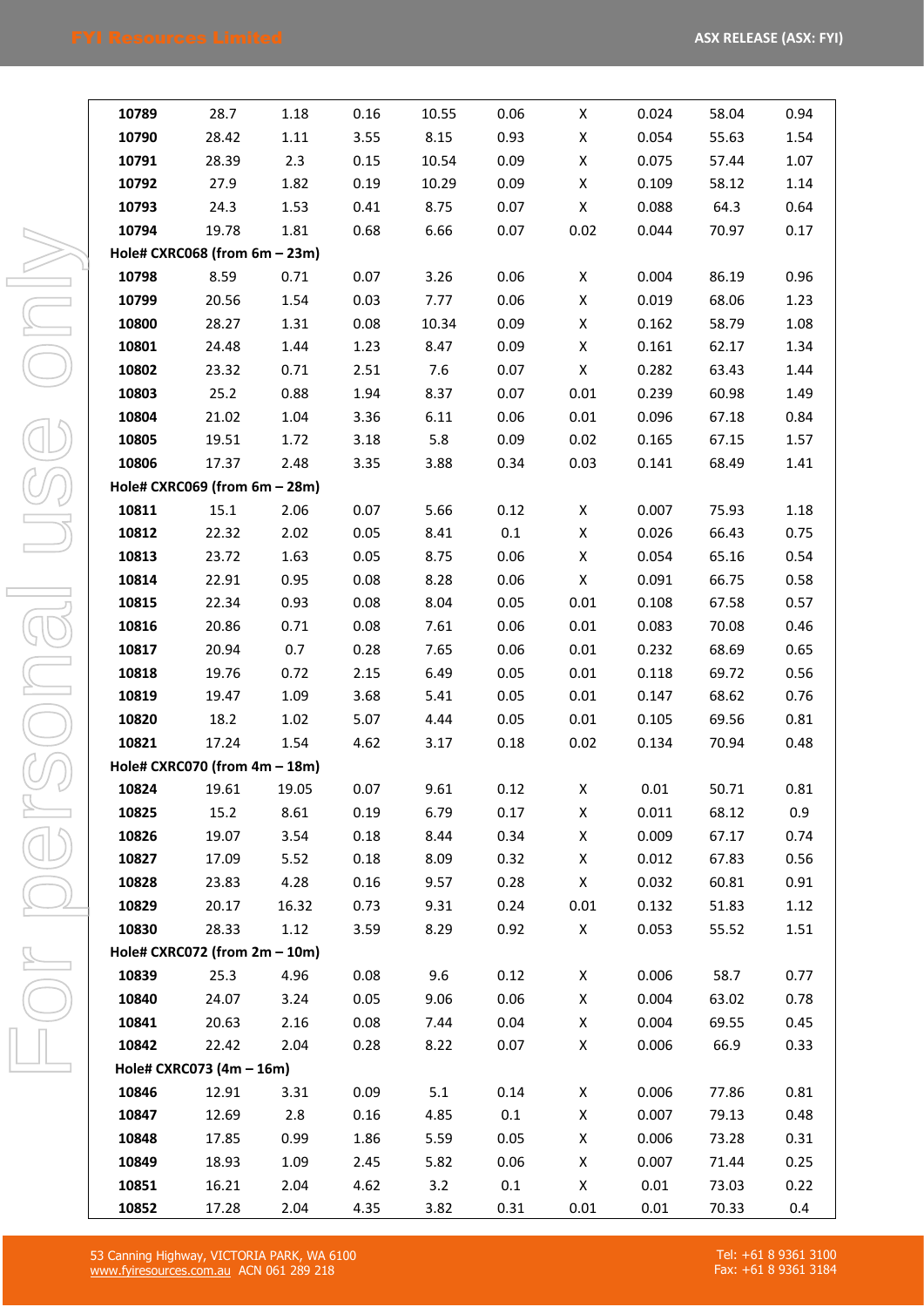|       | Hole# CXRC074 (from $4m - 18m$ ) |      |      |       |      |      |       |       |              |
|-------|----------------------------------|------|------|-------|------|------|-------|-------|--------------|
| 10856 | 10.64                            | 2.05 | 0.07 | 4.4   | 0.1  | X    | 0.005 | 79.49 | 0.73         |
| 10857 | 22.02                            | 2.05 | 0.11 | 8.5   | 0.08 | Χ    | 0.019 | 65.8  | 1.02         |
| 10858 | 23.69                            | 2.05 | 0.14 | 8.62  | 0.07 | X    | 0.023 | 65.06 | 1.17         |
| 10859 | 27.81                            | 2.06 | 0.14 | 9.8   | 0.06 | X    | 0.038 | 59.96 | 1.25         |
| 10860 | 26.59                            | 2.06 | 0.17 | 9.49  | 0.05 | X    | 0.035 | 61.44 | 1.3          |
| 10861 | 23.77                            | 2.07 | 1.99 | 7.68  | 0.05 | 0.01 | 0.071 | 64.27 | 1.04         |
| 10862 | 24.48                            | 2.07 | 1.16 | 8.62  | 0.17 | 0.01 | 0.197 | 61.52 | 1.46         |
|       | Hole# CXRC075 (from 4m - 15m)    |      |      |       |      |      |       |       |              |
| 10866 | 12.95                            | 2.08 | 0.08 | 5.25  | 0.15 | X    | 0.005 | 76.87 | 0.71         |
| 10867 | 13.81                            | 2.08 | 0.1  | 5.58  | 0.17 | X    | 0.006 | 75.85 | 0.82         |
| 10868 | 23.24                            | 2.09 | 0.13 | 8.28  | 0.07 | Χ    | 0.013 | 66.45 | 0.67         |
| 10869 | 31.04                            | 2.09 | 0.31 | 11.21 | 0.08 | X    | 0.03  | 55.06 | 0.82         |
| 10870 | 28.39                            | 2.09 | 3.59 | 8.21  | 0.92 | X    | 0.053 | 55.5  | 1.51         |
| 10871 | 24.65                            | 2.10 | 1.56 | 8.37  | 0.23 | 0.02 | 0.034 | 61.75 | $\mathbf{1}$ |
| 10872 | 19.77                            | 2.10 | 2.66 | 6.57  | 1.22 | 0.06 | 0.032 | 61.59 | 0.86         |

# **Appendix 1**

**JORC Code 2012 Edition – Table 1**

**Section 1 Sampling Techniques and Data**

| <b>Criteria</b>                                      | Commentary                                                                                                                                                                                                                                                                                                                                                                                                                                                                                                                                                                                                                                                                                                                                           |
|------------------------------------------------------|------------------------------------------------------------------------------------------------------------------------------------------------------------------------------------------------------------------------------------------------------------------------------------------------------------------------------------------------------------------------------------------------------------------------------------------------------------------------------------------------------------------------------------------------------------------------------------------------------------------------------------------------------------------------------------------------------------------------------------------------------|
| <b>Sampling techniques</b>                           | Reverse Circulation (RC) chip samples were collected at 1m intervals from a cone splitter mounted<br>on the side of the RC rig. 75% of the sample volume from each drilled metre was collected in a<br>900x600mm green plastic bag, and the remaining 25% of volume is used to generate a split sample<br>which is collected in a 200x150mm calico bag and then placed into a green plastic bag and sealed<br>to retain sample moisture. The split samples were collected directly from the cyclone / splitter<br>because the samples for assay are also measured for insitu moisture. The samples were<br>composited into 2m samples (generated from the drill rig cone splitter) and sent to Intertek for<br>sampling analysis + moisture testing. |
| <b>Drilling techniques</b>                           | RC was employed on the drilling program using a 450 Schramm drill rig with KL rod handler, auto<br>maker/breaker slips table, rig-mounted cone sampling system and with hammer and blade bit<br>capabilities. Both hammer and blade drilling was employed on various selected holes to gauge<br>variability and quality of sample return as well as to compare with repeat holes from previous<br>drilling.                                                                                                                                                                                                                                                                                                                                          |
| <b>Drill sample recovery</b>                         | Sample recoveries from the RC drilling were weighed and measured and sizes recorded<br>demonstrating that sample recovery from all holes was of an acceptable standard. Photos of<br>separate chip (cuttings) trays were also taken to demonstrate the lithology profile of the hole.<br>Selected samples were also tested for moisture content - allowing a greater confidence in sample<br>return quality and for specific gravity testing.                                                                                                                                                                                                                                                                                                        |
| Logging                                              | Chip tray samples were taken along with normal logging procedures and protocols. 2 sets of<br>logging and sample correlation was conducted on site during the drilling and sampling program.<br>The chip tray samples were non-sieved and dry and photographed on a whole hole basis. All holes<br>were field logged by 1m intervals by a qualified geologist for a variety of geological qualities,<br>characteristics and definition.                                                                                                                                                                                                                                                                                                              |
| Sub-sampling<br>techniques and<br>sample preparation | All sampling procedures for the RC drilling have been reviewed by a qualified geologist and is<br>considered to be of a high standard. The RC drilling sampling procedure was 1m samples split<br>using a rig mounted cone splitter and collected in marked plastic bags. A 2m composite sample<br>was generated from 1-2kg collected in small calico bags which were then placed in small green<br>plastic bags. These were marked with corresponding sample numbers. At regular and adhoc<br>intervals, repeat samples were taken and noted as well as interspersed standard samples of quartz<br>(blank) and kaolin (standard) were also included at a 1in 9 interval as sample checks for QA/QC.                                                 |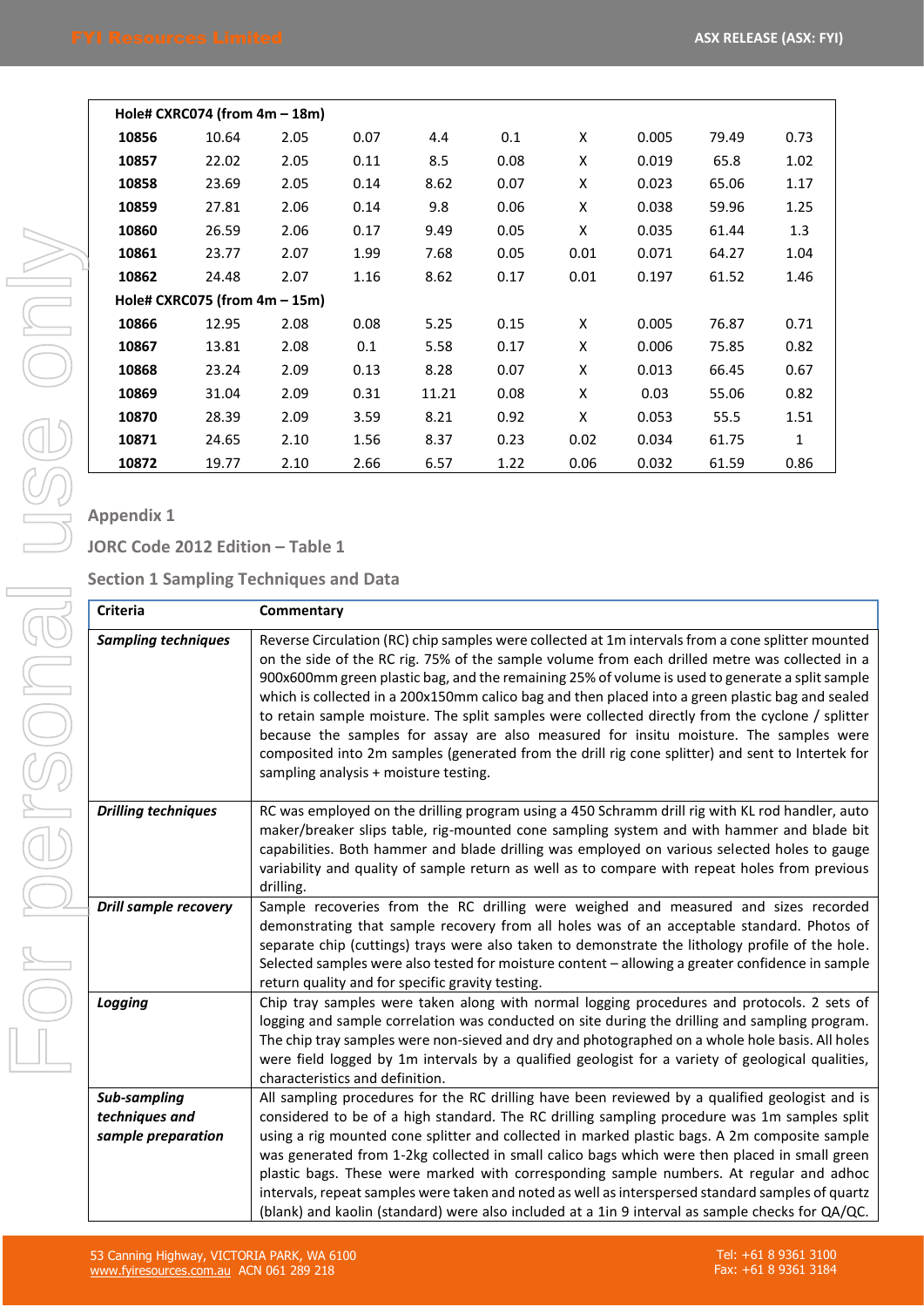| l<br>I                                     |
|--------------------------------------------|
| I<br>I<br>l<br>I                           |
| Į<br>ļ                                     |
| I<br>I<br>1                                |
| ١                                          |
| l<br>l<br>$\overline{\phantom{a}}$         |
| 2<br>L.<br>j<br>$\bigl($<br>)<br>$\bigcup$ |
| J,<br>$\overline{a}$<br>Ī                  |

| Criteria                                                             | Commentary                                                                                                                                                                                                                                                                                                                                                                                                                                                                                             |
|----------------------------------------------------------------------|--------------------------------------------------------------------------------------------------------------------------------------------------------------------------------------------------------------------------------------------------------------------------------------------------------------------------------------------------------------------------------------------------------------------------------------------------------------------------------------------------------|
|                                                                      | All samples were sent to Perth to Intertek for laboratory sampling interspersed with the RC drilling<br>program samples.                                                                                                                                                                                                                                                                                                                                                                               |
|                                                                      | Larger (5-10kg) samples were collected in large green plastic bags on a 1m sample basis and sent<br>to Independent Metallurgical Operations (IMO) for further metallurgical testwork purposes. All<br>samples were dry. 715 1-2kg samples (including repeats and standards) totalling 1613 metres of<br>drilling were brought back to Perth for testing.                                                                                                                                               |
|                                                                      | Total sample returns were measured by weighing and estimating return volume percentages. All<br>samples were "dry" other than the occasional sample that may have been affected by water<br>introduced by the driller to remove pipe blockages.                                                                                                                                                                                                                                                        |
|                                                                      | The 2 m composite samples were generated from the rig mounted cone splitter ensuring equal<br>amounts were collected from each metre, thus giving a homogeneous volume for each metre in<br>the composites. Samples were submitted to Intertek laboratories in Perth, Western Australia for<br>XRF analysis methods on a range of elements and kaolin parameters as well as testing for insitu<br>moisture (LOM/DR).                                                                                   |
|                                                                      | Mr Kohler has reviewed the QAQC data and has found it to be of high standard.                                                                                                                                                                                                                                                                                                                                                                                                                          |
| <b>Quality of assay data</b><br>and laboratory tests                 | Analysis for Sizing, SiO2, Al2O3, Fe2O3, TiO2, CaO, MgO, K2O, Na2O, P2O5, Mn3O4, Cr2O3 and<br>LOI, was completed using XRF methods in a globally recognised analysis laboratory. All of the<br>inserted repeat samples, duplicates, blanks and standards are within tolerance of the original<br>assay and without bias. Mr Kohler reviewed internal QAQC reports and analysis and confirms that<br>all assay data used is of high industry standard for quality assurance/quality control procedures. |
| Verification of<br>sampling and<br>assaying                          | The drilling program designed by CSA Global also included verification drilling and sampling of the<br>previous Air Core drilling program that was completed in May 2017. The verification included 6<br>repeat RC holes against the previous Air Core holes.                                                                                                                                                                                                                                          |
| Location of data<br>points                                           | All drill holes used in the resource estimate have been accurately surveyed by a licenced contract<br>surveyor (+/-10cm accuracy). The collar locations were also checked by the site geologist using a<br>Garmin GPS at site. The vertically drilled holes (-90) were drilled to a maximum of -34m and were<br>followed up with down hole surveying by Surtech Geophysical Services.                                                                                                                  |
| Data spacing and<br>distribution                                     | 75 holes were drilled in approximately 1km square at approximately 50m spacings or 100m<br>spacing between the previous Air Core drilling. This resulted in a generally 50 x50m coverage of<br>the deposit area. The drill spacing was considered suitable to establish both geological and grade<br>continuity for definition of Inferred Mineral Resource. Samples were composited to 2m for<br>analysis.                                                                                            |
| <b>Orientation of data in</b><br>relation to geological<br>structure | The orientation of the drilling is approximately perpendicular to the strike and dip of the<br>mineralisation and the risk of sample bias is considered to be low.                                                                                                                                                                                                                                                                                                                                     |
| Sample security                                                      | All samples were under supervision from the rig to the laboratory. All residual sample material is<br>stored securely in sealed bags.                                                                                                                                                                                                                                                                                                                                                                  |
| <b>Audits or reviews</b>                                             | Mr Kohler has reviewed QAQC results and found the sampling and the sample handling<br>techniques to be of a high standard for the project QA/QC.                                                                                                                                                                                                                                                                                                                                                       |

# **Section 2 Reporting of Exploration Results**

| <b>Criteria</b>                                      | Commentary                                                                                                                                                                                                                                                   |
|------------------------------------------------------|--------------------------------------------------------------------------------------------------------------------------------------------------------------------------------------------------------------------------------------------------------------|
| <b>Mineral tenement</b><br>and land tenure<br>status | The granted Exploration Licence 70/4673 in Western Australia, covering an area of 59km2                                                                                                                                                                      |
| <b>Exploration done by</b><br>other parties          | White Gold Kaolin (WGK) carried out all the previous prospecting and drilling work that is on the<br>tenement EL 70/4673. The previous aircore drilling was comprised of 47 drill holes for 824m. The<br>exploration work was carried out from 2011 to 2014. |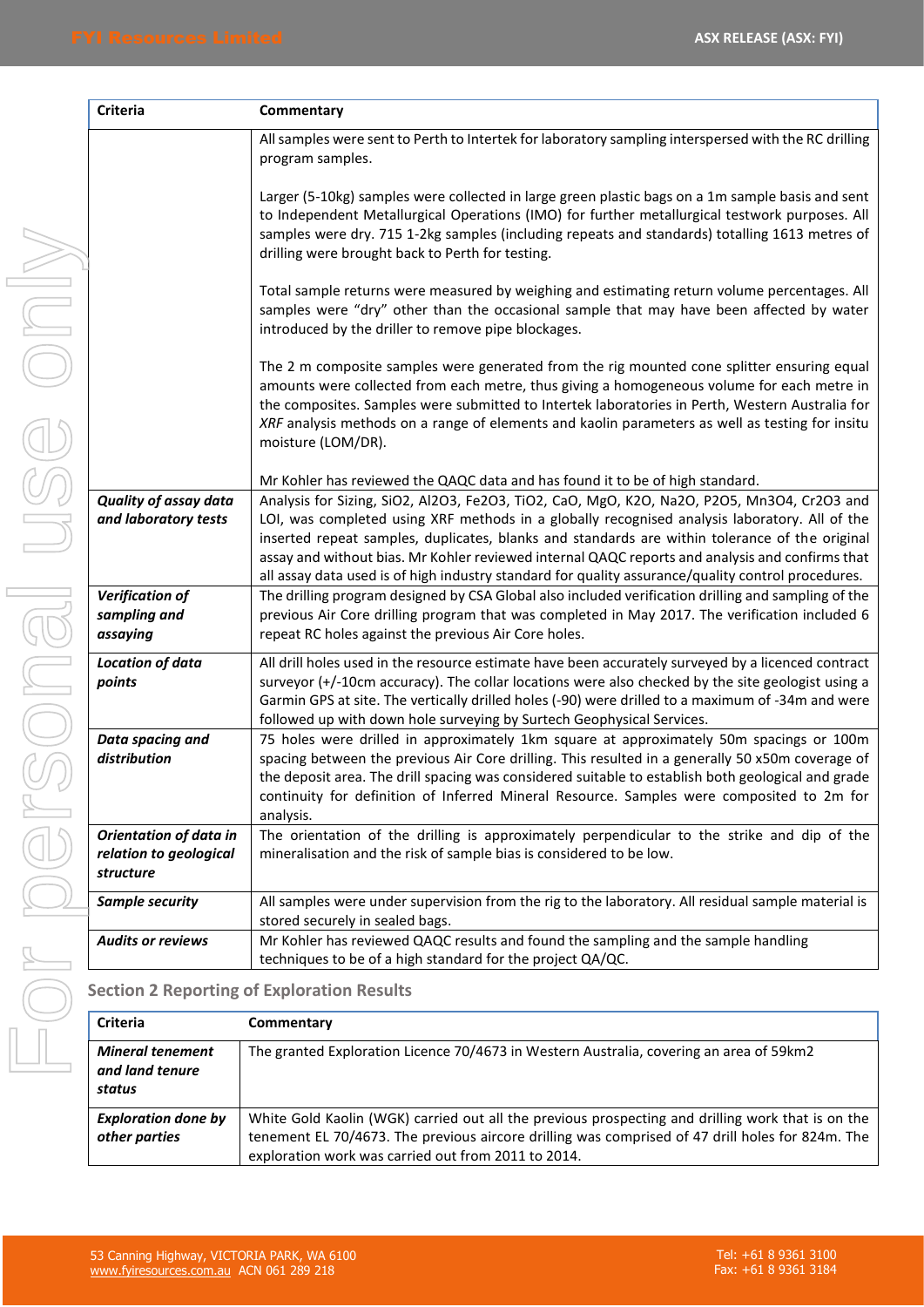| l                |   |
|------------------|---|
| l<br>I<br>I<br>I | I |
| I                |   |
| I<br>١<br>I<br>I |   |
| I<br>Ì           |   |
| I<br>I           |   |
| ١<br>Ī           |   |
| l                |   |
| $\big($<br>)     |   |
| $\bigcirc$       |   |
|                  |   |

| <b>Criteria</b>                                                              | Commentary                                                                                                                                                                                                                                                                                                                                                                                                                                                                                                                                                                                                                                                                                                                                                                                                                                                                                                                                                                                                                                                                                                                                                                                                                                                                                                                                                                                                                                                                                                                                                                                                                                                                                                                                                                                                                                                         |
|------------------------------------------------------------------------------|--------------------------------------------------------------------------------------------------------------------------------------------------------------------------------------------------------------------------------------------------------------------------------------------------------------------------------------------------------------------------------------------------------------------------------------------------------------------------------------------------------------------------------------------------------------------------------------------------------------------------------------------------------------------------------------------------------------------------------------------------------------------------------------------------------------------------------------------------------------------------------------------------------------------------------------------------------------------------------------------------------------------------------------------------------------------------------------------------------------------------------------------------------------------------------------------------------------------------------------------------------------------------------------------------------------------------------------------------------------------------------------------------------------------------------------------------------------------------------------------------------------------------------------------------------------------------------------------------------------------------------------------------------------------------------------------------------------------------------------------------------------------------------------------------------------------------------------------------------------------|
| Geology                                                                      | The project area is underlain by weathered granitoid Archaean rock of the Yilgarn Granites is the<br>likely parent material for the kaolin. Here, deep weathering of the feldspathic and ferromagnesian<br>minerals within the metamorphosed granitic has resulted in the formation of kaolinite. There is no<br>outcrop but recognizable granitoidal fragmental rocks are sometimes present just below surface.<br>The crust of the overburden comprises gravel and sands over reddish to off white clay. White kaolin<br>underlies the overburden followed by weathered, partial oxidised and then fresh ganitoids at depth.<br>The recent drilling at the property has revealed a weathering profile which is very common in<br>Western Australia with the granitoid rocks, deeply weathered forming a leached, kaolinized zone<br>under a lateritic crust. Analysis at the Laboratory shows particle size distributions are typical of<br>"primary style" kaolins produced from weathered granites. The crust of overburden comprises<br>gravel and sands over reddish to off-white clay to an average depth of 5m. White kaolin then<br>averages approximately 16 m before orange to yellow sandy and mottled clays are intersected<br>which are followed by recognizable rounded granitoid material. The thickness of the kaolin profile<br>varies from less than 1m to a maximum of 28m. Fresh granitoids are found at depths of between<br>10 and 30m. All kaolin resources are within 4 to 11 metres of the surface. 47 Air Core drillholes with<br>a total of 824m drilled in May 2017 with a further Reverse Circulation drilling program conducted<br>in April 2018 consisting of 75 RC drill holes totalling 1613 metres resulting in 715 2m composite<br>samples. All holes were drilled vertically. Intersected kaolin thickness ranged from 1-28m. |
| <b>Drill hole</b>                                                            | 75 Reversce Circulation drill holes were drilled on an approximate 50m x 50m pattern at -90 dip and                                                                                                                                                                                                                                                                                                                                                                                                                                                                                                                                                                                                                                                                                                                                                                                                                                                                                                                                                                                                                                                                                                                                                                                                                                                                                                                                                                                                                                                                                                                                                                                                                                                                                                                                                                |
| <b>Information</b>                                                           | O degrees azimuth. The deepest hole was approximately 35m deep with the average being<br>approximately 21.5m deep.                                                                                                                                                                                                                                                                                                                                                                                                                                                                                                                                                                                                                                                                                                                                                                                                                                                                                                                                                                                                                                                                                                                                                                                                                                                                                                                                                                                                                                                                                                                                                                                                                                                                                                                                                 |
| Data<br>aggregation<br>methods                                               | Cadoux's geological model required a minimum thickness intercept of 2m of kaolinite with the<br>requirement of having to be visually bright white to be included in the estimate. Samples within the<br>wireframe were composited to 2m intervals based on visually contiguous down-hole intervals. The<br>sample intervals were selected by the site project Geologist. No high-grade cuts were applied.<br>Industry standard for Kaolinite cutoffs are a maximum value of 0.7% Fe2O3, 0.5% TiO2 and 2% K2O.<br>Assay results from drilling were all lower than the cutoff values.                                                                                                                                                                                                                                                                                                                                                                                                                                                                                                                                                                                                                                                                                                                                                                                                                                                                                                                                                                                                                                                                                                                                                                                                                                                                                |
| Relationship<br>between<br>mineralisation<br>widths and intercept<br>lengths | All drill holes are vertical (-90). The orientation of the drilling is approximately perpendicular to the<br>strike and dip of the mineralisation.                                                                                                                                                                                                                                                                                                                                                                                                                                                                                                                                                                                                                                                                                                                                                                                                                                                                                                                                                                                                                                                                                                                                                                                                                                                                                                                                                                                                                                                                                                                                                                                                                                                                                                                 |
| <b>Diagrams</b>                                                              | Refer to figure 1                                                                                                                                                                                                                                                                                                                                                                                                                                                                                                                                                                                                                                                                                                                                                                                                                                                                                                                                                                                                                                                                                                                                                                                                                                                                                                                                                                                                                                                                                                                                                                                                                                                                                                                                                                                                                                                  |
| <b>Balanced reporting</b>                                                    | The reporting is considered to be balanced.                                                                                                                                                                                                                                                                                                                                                                                                                                                                                                                                                                                                                                                                                                                                                                                                                                                                                                                                                                                                                                                                                                                                                                                                                                                                                                                                                                                                                                                                                                                                                                                                                                                                                                                                                                                                                        |
| substantive<br>Other<br>exploration data                                     | The normal high levels of QA/QC for the retrieving and recording of the field data and sampling<br>techniques were observed by the attending field geologist (CSA).<br>The collar locations were planned by CSA prior to the program and surveyed in by a qualified<br>surveyor. The drill rig was positioned on site by the supervising senior geologist. The drill collars<br>were surveyed and RL's measured of the actual collar post drilling.                                                                                                                                                                                                                                                                                                                                                                                                                                                                                                                                                                                                                                                                                                                                                                                                                                                                                                                                                                                                                                                                                                                                                                                                                                                                                                                                                                                                                |
| <b>Further work</b>                                                          | There is little further geological definition work to do on the project - other than to expand the<br>resource with further step-out drilling.<br>At the appropriate time – conversion of the resource to a higher category will be required. There<br>has been sufficient work conducted at a high degree of quality to allow for this calculation to be<br>done without further site activity (ie drilling).                                                                                                                                                                                                                                                                                                                                                                                                                                                                                                                                                                                                                                                                                                                                                                                                                                                                                                                                                                                                                                                                                                                                                                                                                                                                                                                                                                                                                                                     |